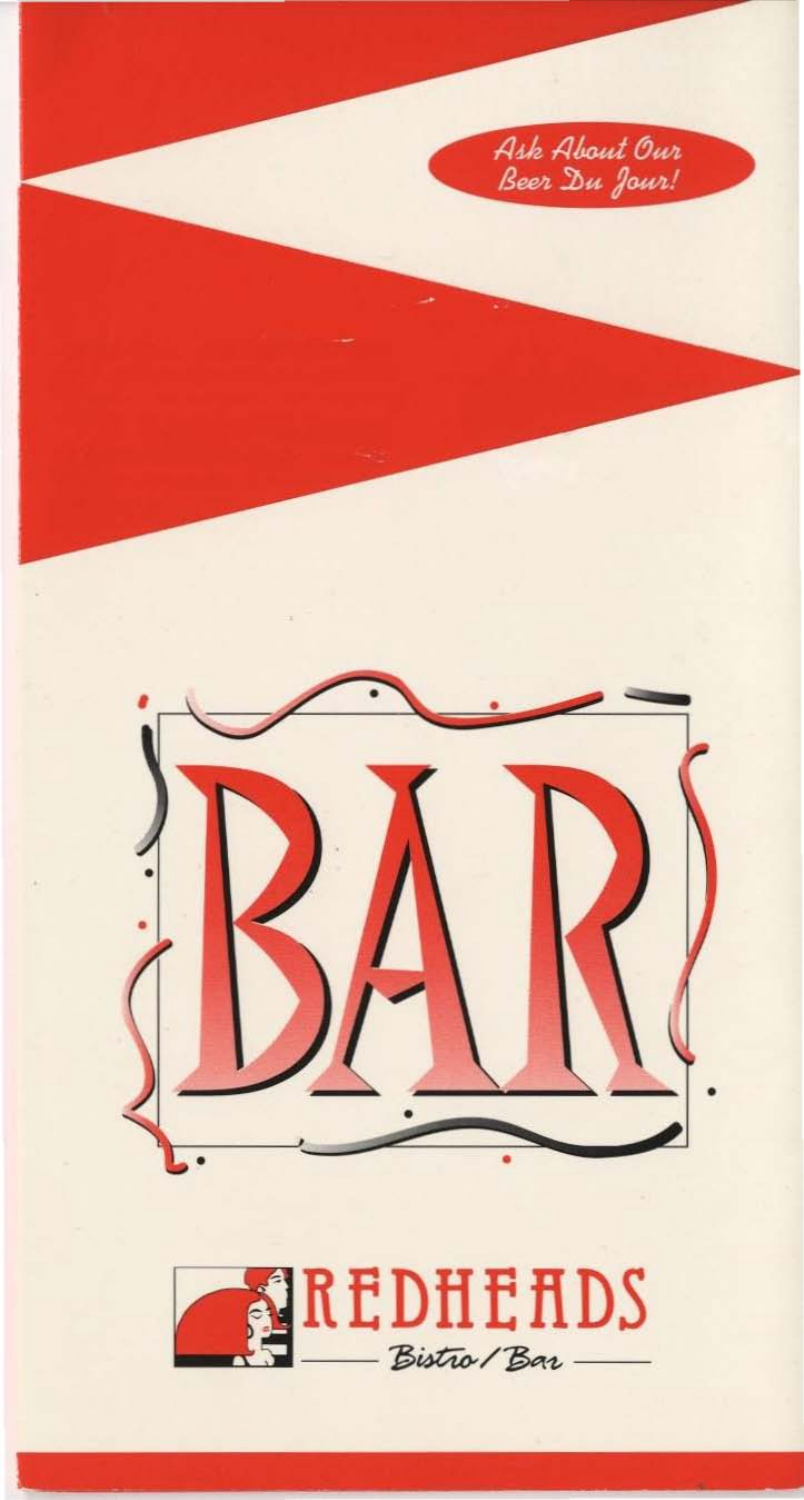



**HARPOON ALE** - 12 oz. New York A distinctive fruity aroma and a 

**BROOKLYN LAGER -12 oz.** Brooklyn, NY Deep amber color, rich 

**BROOKLYN BROWN ALE .** 12 oz. Brooklyn, NY Dark mocha flavors. 

**ST. ROGUE RED ALE - 22 oz.** Oregon Reddish-Copper in color with a 

**CATAMOUNT BOCK - 12 oz.** Vermont Smooth, gently dry with  **CATAMOUNT PORTER - 12 oz.** Vermont An espresso among beers, dark, 

**CATAMOUNT WHEAT-12 oz.** Vermont A light refreshing wheat beer, 

**GRANTS SCOTTISH ALE -12 oz.** Washington State Flavorful, low in 

**SIERRA NEVADA PALE ALE.** 12 oz. California Amber red, clean and appetizing with a very good hop character, from its bouquet to its long finish...........3.50

**SIERRA NEVADA STOUT -12 oz.** California Strong, deep smokey stout. Black espresso & chocolate malt galore...3.50

**ANCHOR STEAM - 12 oz.** San Francisco Full-bodied beer with a caramel malt character, nicely balanced by a 

**ANCHOR PORTER - 12 oz.** San Francisco An espresso among beers dark, strong & simply the best.................3.75

## **Imported**

Beers for two or more!

**CORSONDONK MONKS PALE ALE - 750 ml.** Belgium Dry with great finesse, slightly 

**JENLAIN BLONDE ALE - 750 ml.** France French country ale with a light 

**FOSTERS OIL CAN** - 22 oz. Australia Dry, light but well-hopped and 

**PILSNER URQUELL** - 12 oz. Belgium The "original" Pilsner. Light but firm-bodied with hoppy dryness.............3.50

**SAMUEL SMITHS OATMEAL STOUT** - 12 oz. England Very dark. almost opaque with a silky texture..........4.75

**DOUBLE DIAMOND** - 12 oz. England Malty and fresh with a full hop 

**GUINNESS STOUT PUB CAN** - 16 oz. England Very dark, almost opaque, with a silky texture and complex, 

**BASS ALE** - 12 oz. England A classic English Brown Ale, this beer boasts hazelnut and honey flavors in the finish.................3.50

**CELEBRATOR DOPPLEBOCK.**  **NEW AMSTERDAM AMBER.** 

12 oz. Utica, NY Medium-bodied pale ale with a beautiful copper color, robust head and the rich flavor of caramel malt..........3.25

**PETES WICKED ALE -12 oz.** St. Paul, Minnesota Full-bodied with an ambrosial maltness with a perfect balance of 

**SAMUEL ADAMS LAGER.** 12 oz. Boston, Mass. Smooth and clean, a 



| <b>COORS LIGHT</b> - 12 oz2.50     |  |
|------------------------------------|--|
|                                    |  |
|                                    |  |
|                                    |  |
| <b>MILLER LITE ICE - 12 oz2.75</b> |  |
|                                    |  |
| $ZIMA - 12$ or 3.25                |  |
| <b>MOLSON</b> - 12 oz3.25          |  |
| <b>MOLSON ICE - 12 oz3.50</b>      |  |

**SPATEN WEISS** - 16.5 oz. Germany Cloudy with tones of deep gold, refreshing, fruity and spicy...........................3.50

**RED STRIPE** - 12 oz. Jamaica Very light in body and color. Crisp, dry and 

**CORONA** - 12 oz. Mexico Pale gold in color, day, light & refreshing.....3.25

**AMSTEL LIGHT** - 12 oz. Holland 

**HEINEKEN** - 12 oz. Holland. 

**BECKS** -  $12 \text{ oz}$ . Germany. "REINHEITSGBOT" Natural Ingredients........3.25



Beers & Ale - Beer, a beverage that is enjoyed by millions is a combination of water, increased by millions is a combination of water, mast combined with many different brewing techniques from the personalities of each alle and lager. The best category is broke

Alo (Top Fermented) - Ale uses yeast that ferment on the top of the wort. This creates a product that can be somewhat fruity and refreshing.

Lager (Bottom Fermented) - Lagers are<br>stored at cooler temperatures using years that<br>ferment two<br>arts the bottom of the worn. Lagers<br>like algs can range in color from golden to dark chocolate.

Bottom Fermented - Special year that falls in the brewing vessel allowing fermentation<br>to occur at the bottom. Creates a clearer brew.

Top Fermented - Special yeast that rises to the top of the brewing vessel allowing fermentation to occur at the top.

Pilsner - Golden colored, refreshing, bot-<br>tom fermented brew of conventional strength.

Bock - Dark, malty flavored, strong bottom<br>fermented brew.

Dopplebock - "Double" bock. Among<br>the world's strongest brews.

Porter - London brew, popular in the 18th<br>& 19th centuries. Black, rich & almost sweet.

**Stout** - Extra dark, creamy & full-bodied.<br>Made with highly roasted barley.

Weizenbier - German term for "white"<br>beer, implying a pale brew made from wheat.

**Barley** - Hard grain known to man for thousands of years. This is to beer making what grapes are to wine making.

**Malt** - Soaking hard barley grain in water to<br>encourage germination. Roasting the dry mak<br>changes the brews flavor and makes it darker.

**Hops** - Climbing herbaceous plant whose<br>blossoms are the principal source of aroma and<br>bitterness in beers.

Yeast - Fungus (micro-organisms) that<br>converts the sugars in barley malt to alcohol.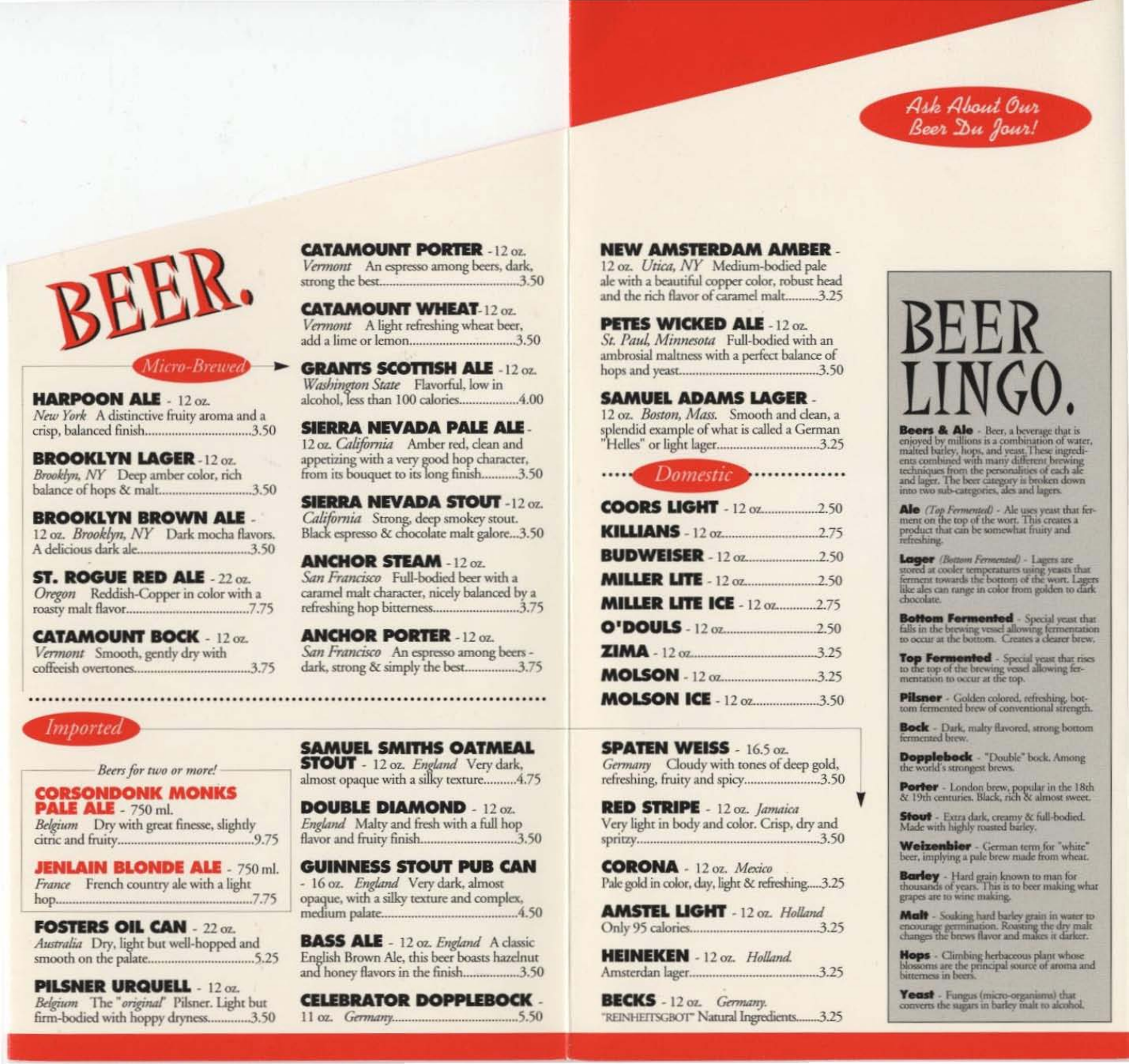



**CAUIERA CHARDONNAY** - *Chili*  Dry & crisp with a lovely unmistakable flinty flavor. (Bin 1) ............... 12.00

#### **MlRASSOU** CHARDONNAY- *California*

A real value in Chardonnay. Good ripe peach & apple flavors, balanced by toasty oak clements and ample acidity. (Bin 2) ...................................... 16.00

#### **KENDALL JACKSON OIARDONNAY** - *Gilifornia*

A full, round chardonnay with layers of citrus, peaches and tropical fruit, ideal for any wine lover. (Bin 3) ...................................................................... 21.00

#### **ESTANCIA CHARDONNAY**- *California*

A dry, full-bodied chardonnay possessing delicacy & balance in character. (Bin 4) ........................................................................................................ 1650

#### **GEORGES DUBOEUF POUILLY FUISSE - France**

Perfect balance of fruit and acidity, a crisp, full and flavorful taste with a lingering finish. (Bin 5) .......................................................................... 21.00

#### **HOGUE FUME BLANC-** *Washington State*

Fruity aroma, with a slightly sweet, yet crisp flavor. Much in vogue. (Bin 6) ........................................................................................................ 14.00

#### SANTA MARGHERITA PINOT GRIGIO - Italy

A slightly pale color along with a pleasant, fruity aroma. Its taste is wellrounded and crisp. (Bin 7) .................................................................... 26.75

#### **BERINGER WHITE ZINFANDEL** - *California*

This delicate wine is produced primarily from the Zinfandel grape, which hdps retain the fresh, youthful Aavors. (Bin 8) ..................................... 15.00

 $\overline{\phantom{0}}$ 

..................... *Champagnes ........*........... .

#### **KORBEL BRUI OIAMPAGNI** - *California*

Simple fruit aromas, a crisp and lively mouthful, light fruit flavors linger in ~6nish,ft:stive. (Bin 18) ................................................................... 21.00

### **UNDURRAGA CABERNET SAUVIGNON** - *Chili*

Spice & vanilla aromas from oak aging, makes this more than the usual Chilian Dbemer Sauvignon. (Bin 9) .................................................. 11.50

............................. *Reds* ............................ .

#### **ROSEMOUNT SHIRAZ CABERNET- Australia**

Native to Australia, a lush, full-bodied wine that pairs well with anything from pastas (0 gri1Iod sreaks. (Bin 10) ................................................... 17.00

#### **MURPHY GOODE '90 CABERNET SAUVIGNON**

*- California* 

Deep ruby in color, with a balance of full body, round warmth, earthy richness & a fi ne aromatic bouquet. (Bin 11 ) ..................................... 21.00

#### ROBERT MONDAVI CABERNET SAUVIGNON

- *California* Another of the "Big Name" premier cabernets, full-bodied, with a big, mouthwatering finish. (Bin 12 ........................................... 29.00

#### **SUlASnANI MIRLOT-** *California*

A mellow, elegant wine with a supple texture, superb balance & characteristic Merlot bouquet. (Bin 13) .................................................................... 14.00

# **KENDALL JACKSON VINTERS RESERVE MERLOT**<br>- *California* An excellent California wine, rich in body, yet very delicate

in flavor. (Bin 14) ................................................................................. 21.00

#### **FITDR GAMAY BEAUJOLAIS** - *California*

|                |              |  | A great, lighter type red wine. A fresh, fruity & easy going accompaniment to |
|----------------|--------------|--|-------------------------------------------------------------------------------|
| most any dish. | $(Bin 15)$ . |  | .11.50                                                                        |

#### **CHIANTI • RUFFINO CLASSICO • Italy**

A medium bodied, extra aged chianti with a complex flavor. (Bin 16) ..................................................................................................... 15.50

#### **BENZIGER PINOT NOIR** - *California*

Round, ripe & supple, this brilliant ruby red is richly fruited and full, with a warm aromatic bouquet. (Bin 17) ..................................................... 17.75

#### **MOET & CHANDON WHITE STAR - France**

Dry, yet fruity, with a full bouquet and exhibiting great finesse. (Bin 19) ...................................................................................................... 40.00

#### **DOM PERIGNON** - *France*

This is the world's most famous champagne. (Bin 20) ....................... 125.00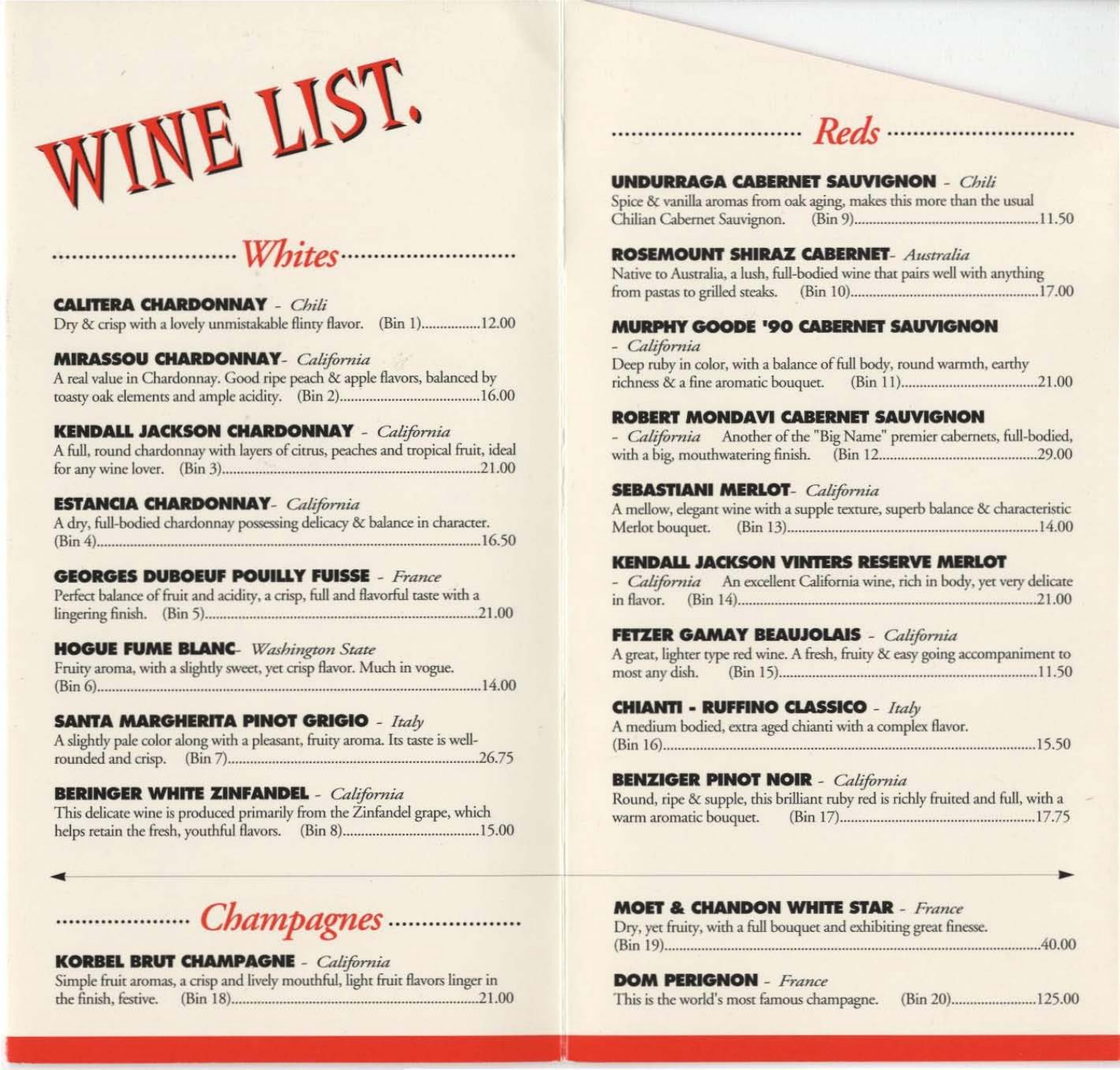

**ARUBA RIBE'** - Light Rum, 151 Rum, Banana Liqueur, Grand Marnier, Vodka, lime juice with orange, pineapple and cranberry juice.

PLANTERS PUNCH - Light Rum, Dark Rum, orange juice, pineapple juice and grenadine.

**RUM RUNNER** - Light Rum, Dark Rum, Malibu, Captain Morgan Rum, Banana Liqueur, Blackberry Brandy, 151 Rum, orange juice, lime juice and grenadine.

**BANANA FLING** - Vodka, Banana Liqueur, 151, Baileys, Kahlua, cream and fresh bananas.

**HAWAIIAN PUNCH** - Southern Comfort, Vodka, Amaretto, lime juice, grenadine, pineapple, orange juice & sour mix.

**KILLER KOOL AID** - Vodka, Chambord, Apple Liqueur & cranberry juice.

**SEX ON THE BEACH** - Vodka, Chambord, Melon Liqueur and pineapple juice.

Bring home your very own Redheads Souvenir Glass... Just Ask Your Bartender or Server for one, They're only \$2.50.

**COCONUT BREEZE** - Malibu, Midori, Melon Liqueur, pineapple juice and cranberry juice.

**POLYNESIAN COCKTAIL** - Vodka, Cherry Brandy, 7-Up, lemonade and lime juice.

RASTA'S REVENGE - Gin, Rum, Red Wine, orange juice, lime juice, grenadine and 7-Up.

**RED REGGAE** - Vodka, Banana Liqueur, orange juice, grapefruit juice and grenadine.

**THE "I LOVE LUCY" GOOSY WITH JUICY - Myers** Dark Rum, Captain Morgan Rum, Blue Curacao, Creme of Coconut, pineapple juice, orange juice and sour mix blended with ice.

**ALICE KRAMDEN KRUSH** - Vodka, Creme de Banana, pineapple juice and Creme of Coconut blended with ice.

**THE BONNIE RAITT & SEE** - Peachtree Schnapps, Vodka, cranberry juice and sour mix.

**THE ANN-MARGARITA** - Chambord, Tequila, Triple Sec, lime juice and sour mix.

**RED BUTTON'S BLENDER** - Melon Liqueur and Piña Colada mix blended and topped with whipped cream and Strawberry Liqueur.